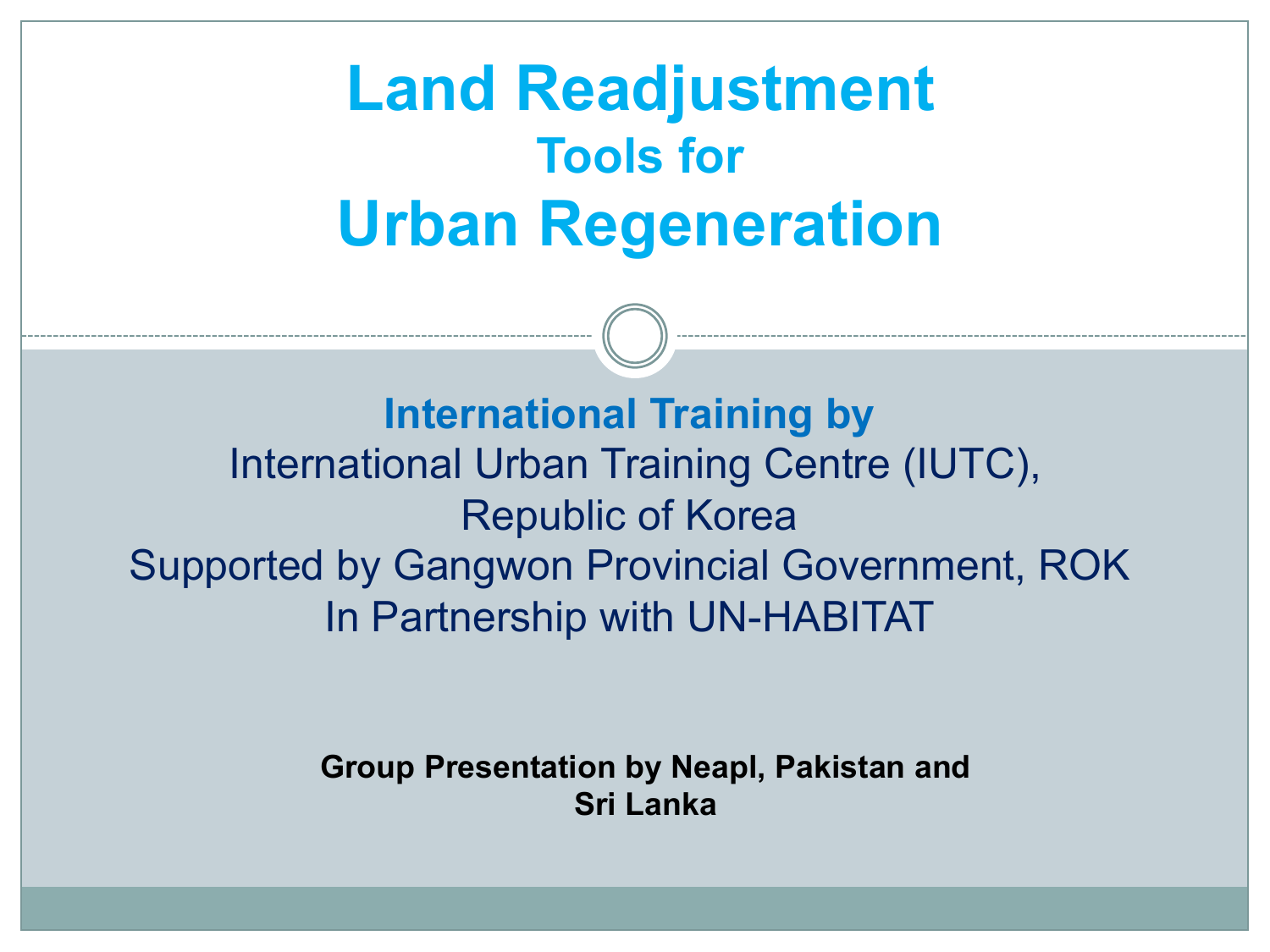### **Urban Regeneration Project in Nepal**

**Project Name : Kirtipur Land Pooling Project (Phase 2) Kathmandu**

**Project Location District :** Kathmandu

- 
- **Zone :** Bagamati Administrative Zone
- **Municipality : Kirtipur Municipality**
- **WARD Nos.** : 10, 11, 12 and 16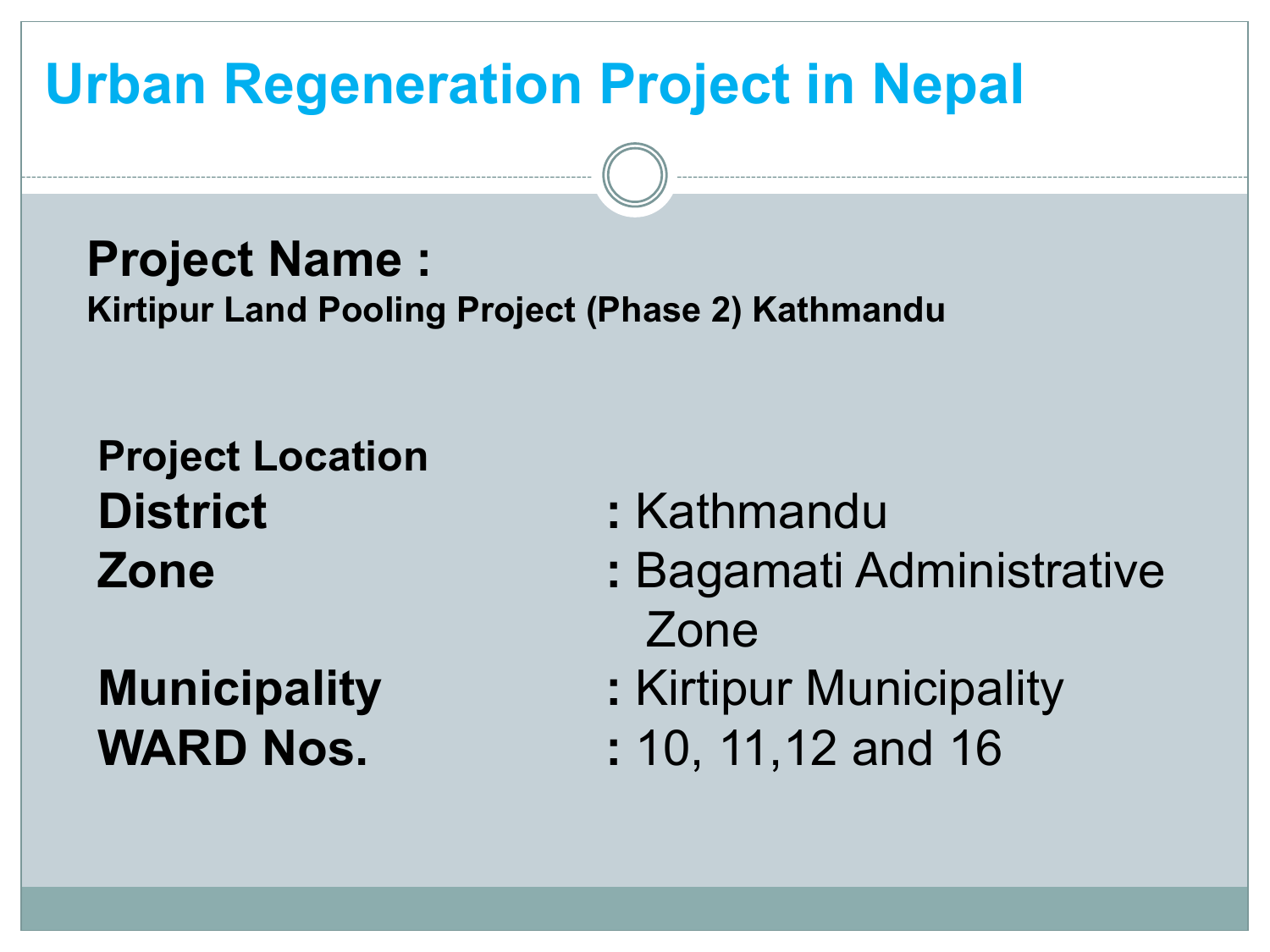#### **Brief Profile of Kirtipur**

**Kirtipur** is an ancient city of Nepal. It is located in the Kathmandu Valley, 5 km south-west of the city of Kathmandu. It is one of the 22 municipalities in the Kathmandu, Land area is 14.76km<sup>2</sup> and Number of Wards 19

| <b>Particulars</b>             | <b>National Census 2011</b> |
|--------------------------------|-----------------------------|
| <b>Total Population</b>        | 65,602                      |
| <b>Male</b>                    | 36476                       |
| Female                         | 29126                       |
| <b>Total No. of Households</b> | 19,441                      |
| <b>Population Density</b>      | 4444.58(per sq. km)         |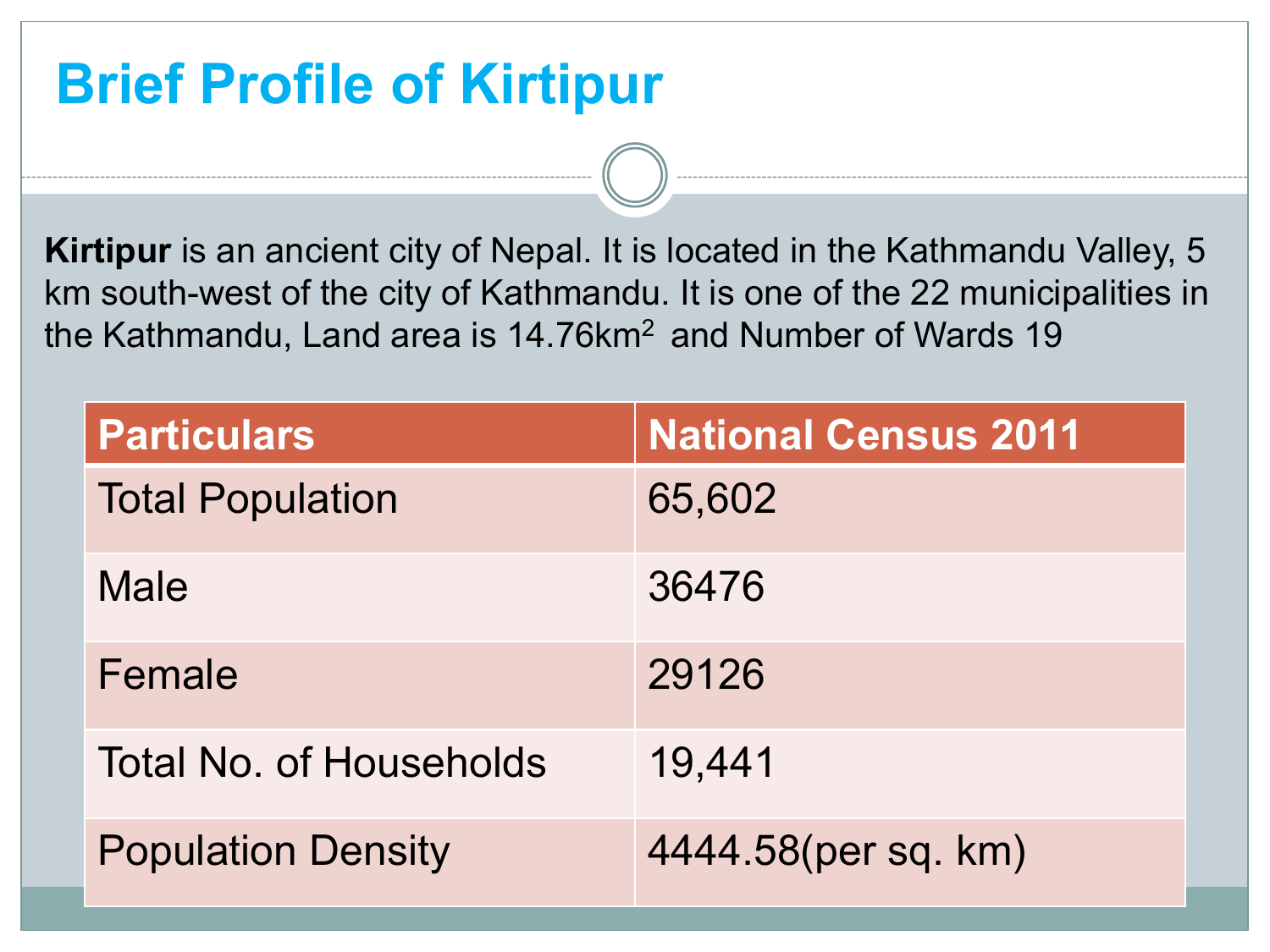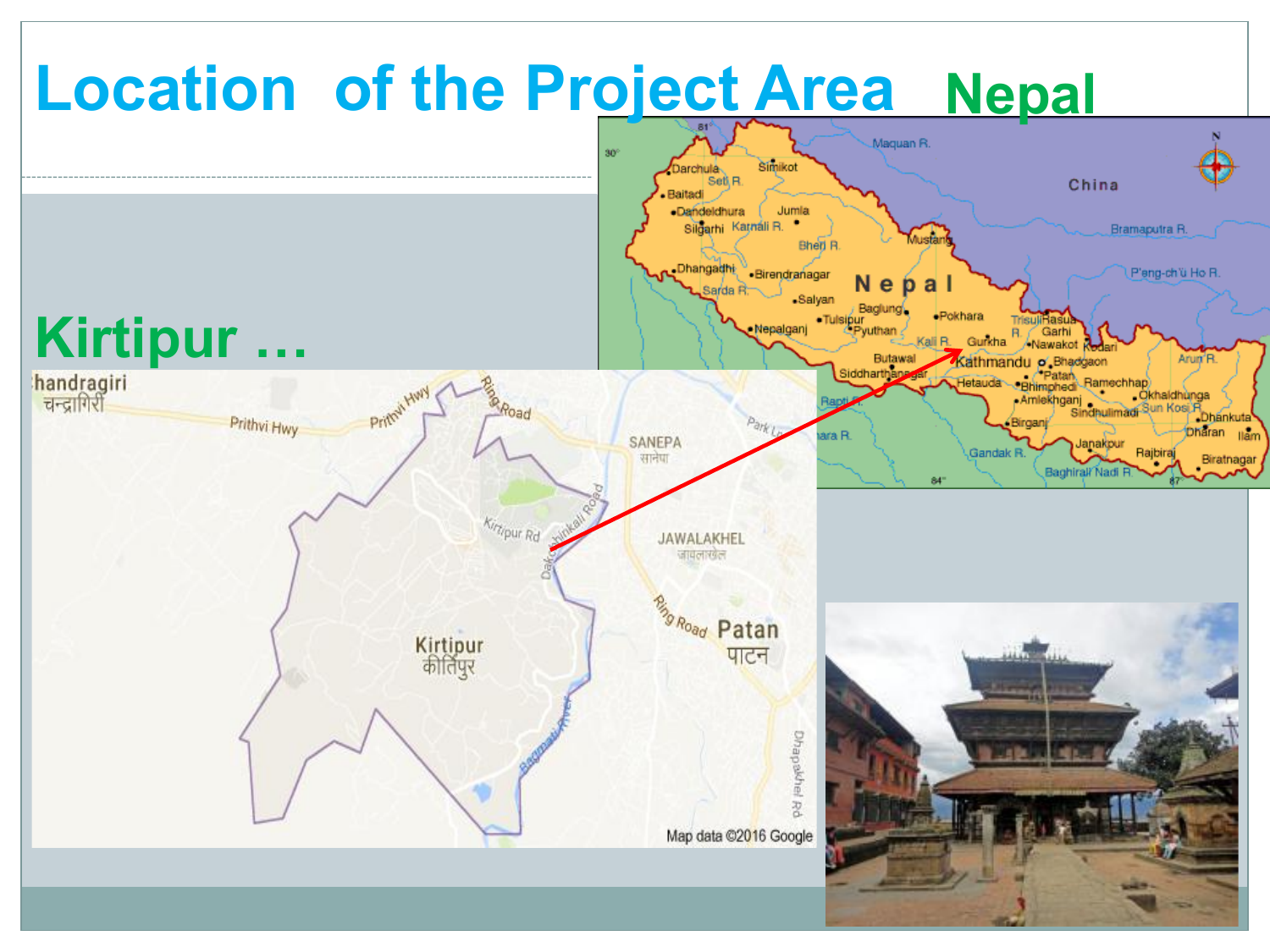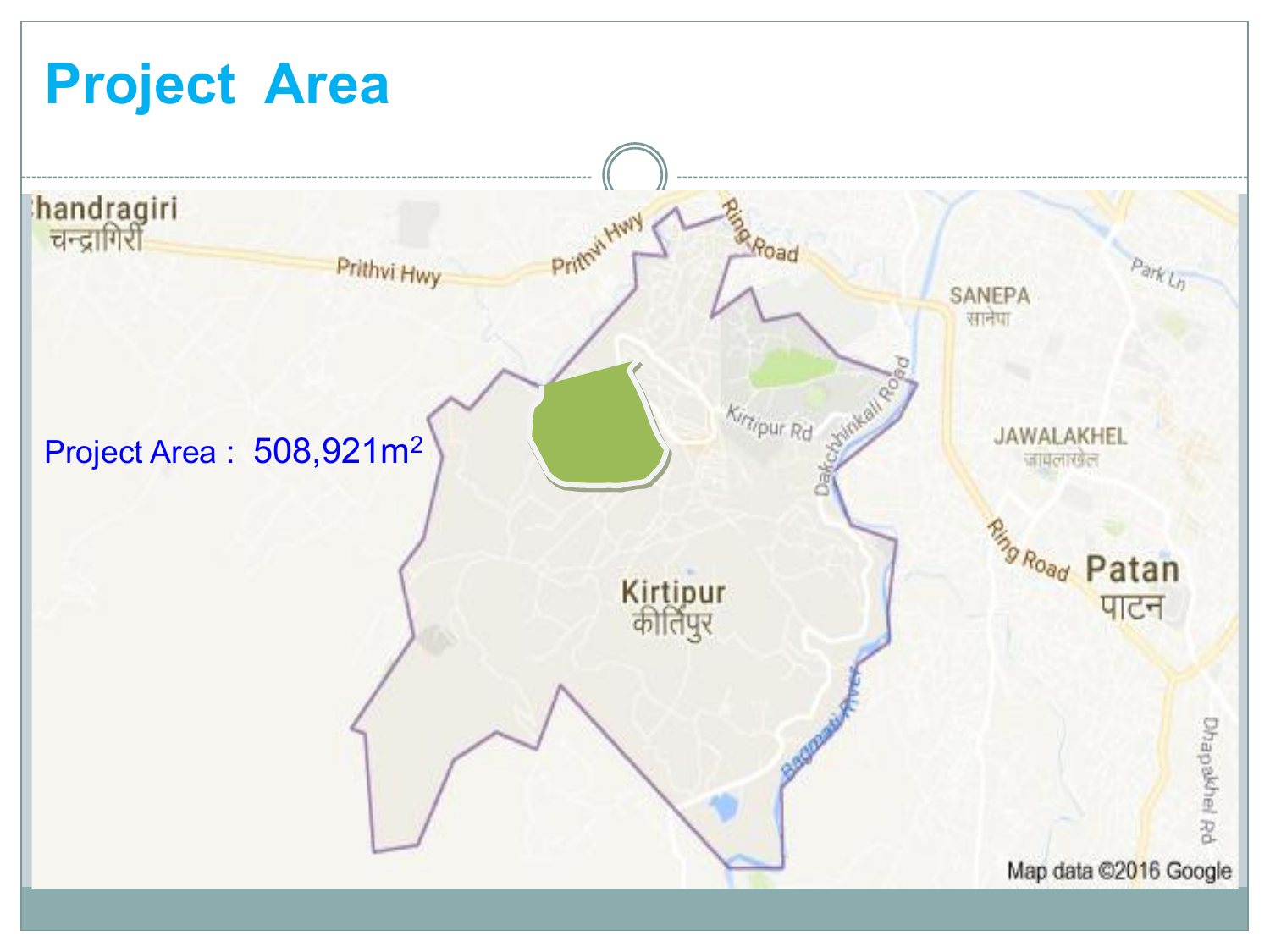## Core Settlement in Kirtipur

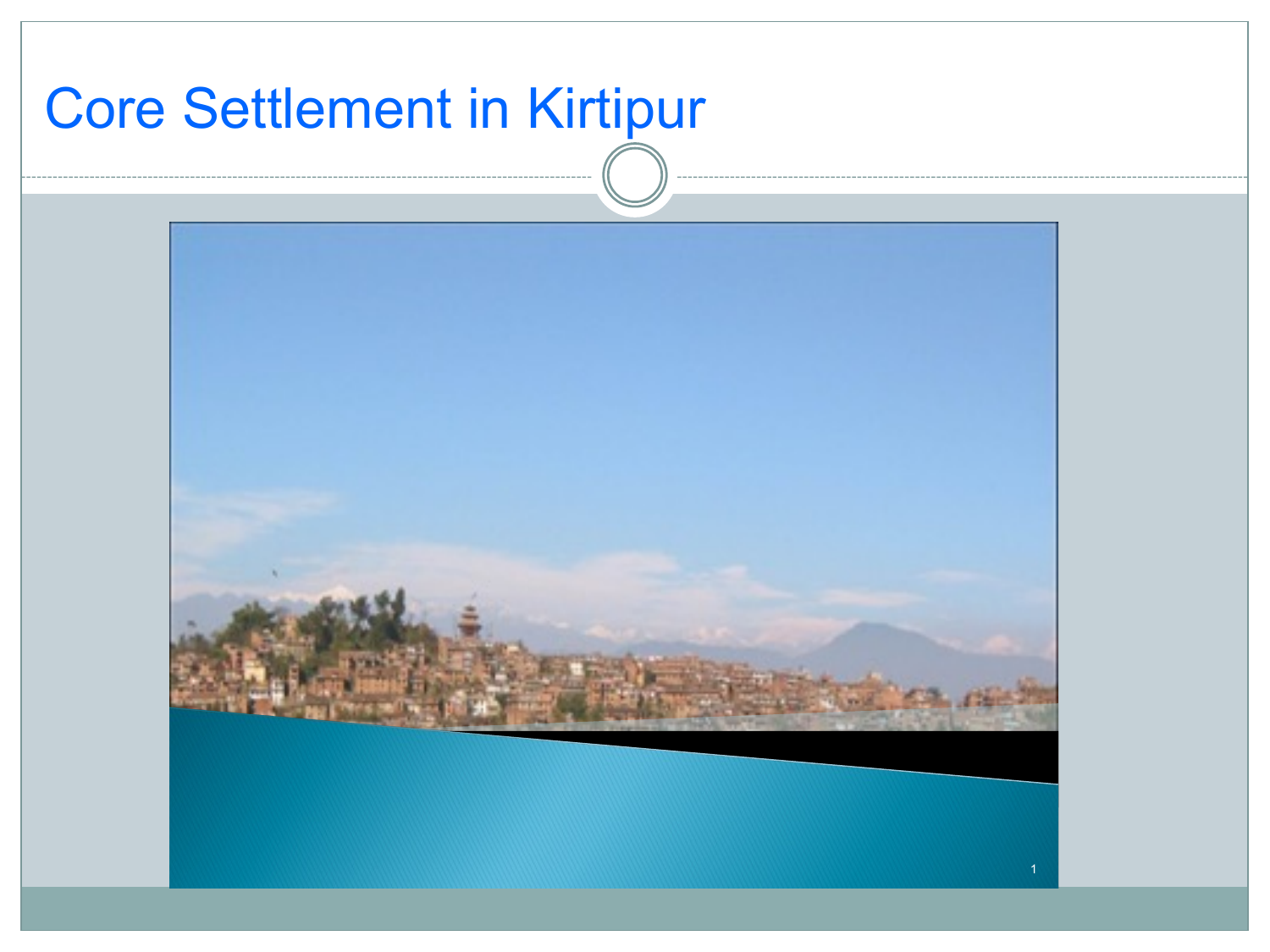## **Major Stakeholders**

- 1. Kathmandu Valley Development Authority (KVDA)
- 2. Kirtipur Municipality
- 3. Political Parities
- 4. User Committee (To represent the Owners of the Land)
- 5. Private Investor /Developer
- 6. Construction Companies
- 7. Project Consultants & Professionals
- 8. Line Agencies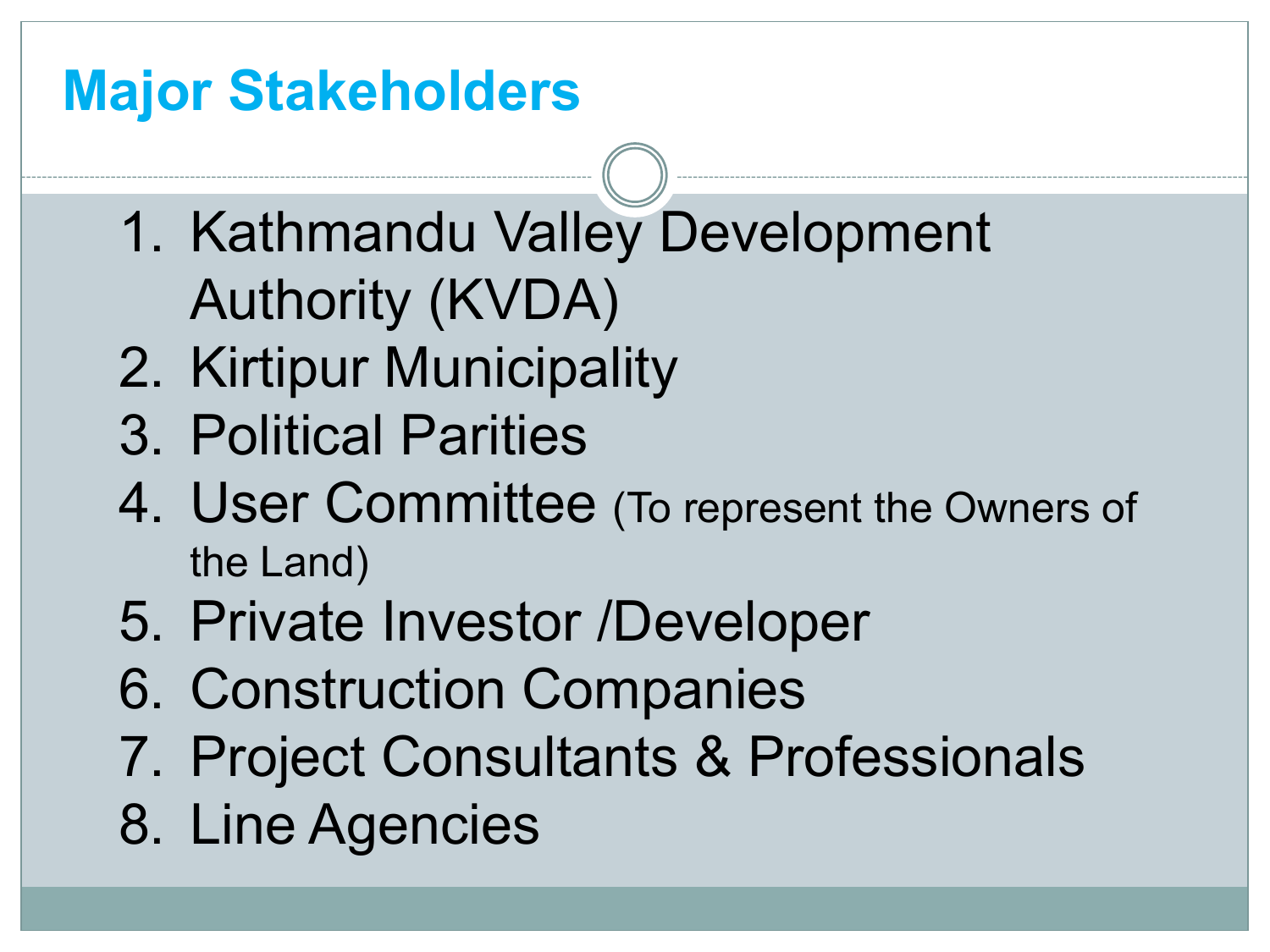## **Major Steps of the Project**

- 1. Initial Project justification
- 2. Consultation with Stakeholders
- 3. Detailed feasibility
- 4. Approval form the KVDA
- 5. Formation of the users/management committee
- 6. Formation of advisory committee (KVDA, Municipality, Expert and Representatives of users etc)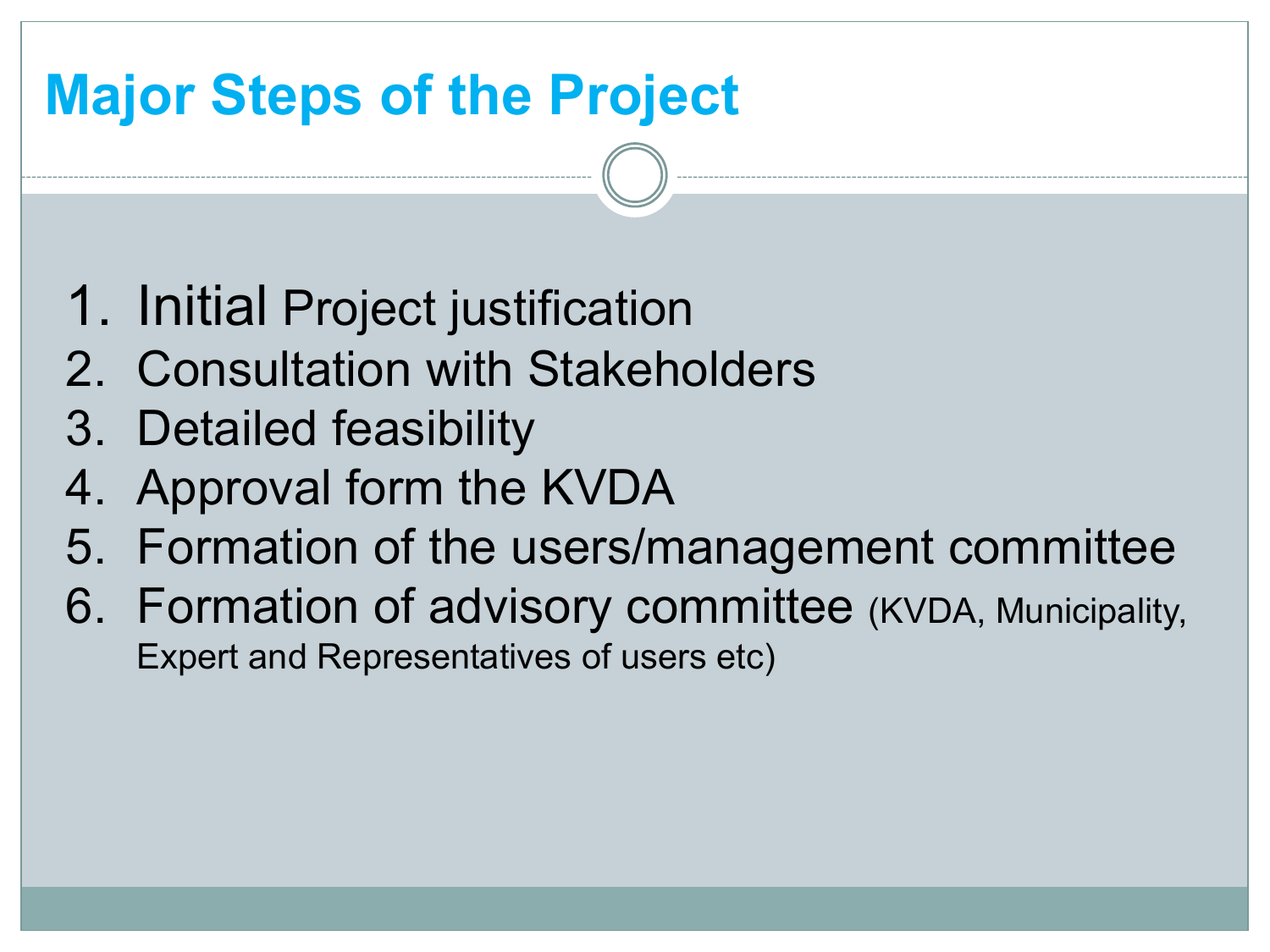#### **Continued…..**

- 7. Preparation of DPR (Detailed Project Report including design, cost estimate, , EIA, Financial assessment and planning approvals etc.)
- 8. Project Agreement
- 9. Project Implementation
- 10. Project monitoring & evaluation
- 11. Project completion
- 12. Handing over to user's committee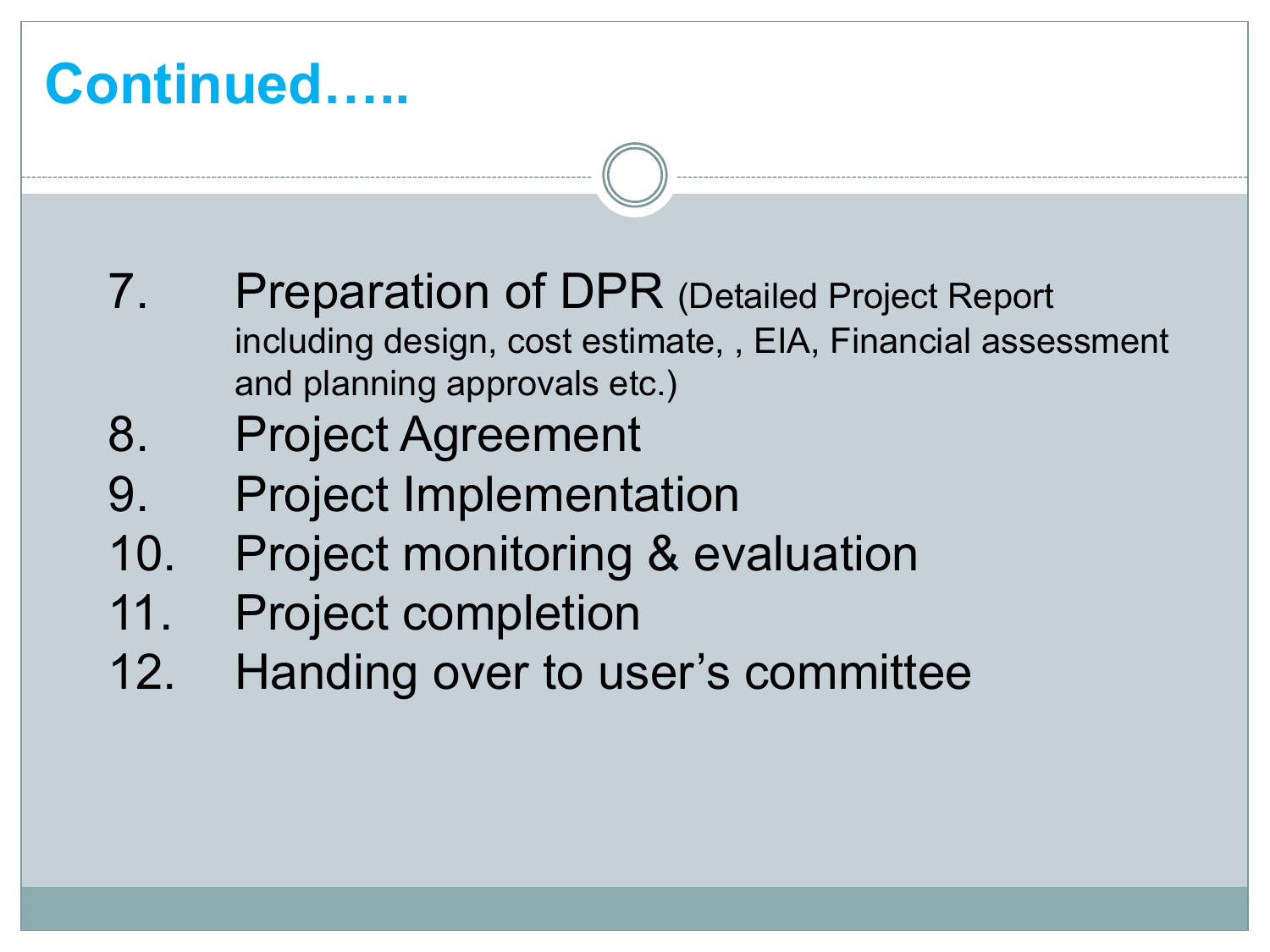## **Main Challenges of the most critical stages**

- 1.Convincing for stakeholders about project justification – reluctant to change
- 2.Lack of capacity for municipality even the autonomy is given
- 3.Getting support of the local political parties
- 4.Get Funding/investment
- 5.Formation of committees
- 6.Coordination with relevant line agencies…(Electricity, Water supply, sewerage, solid waste management, Telecom, and Road etc… )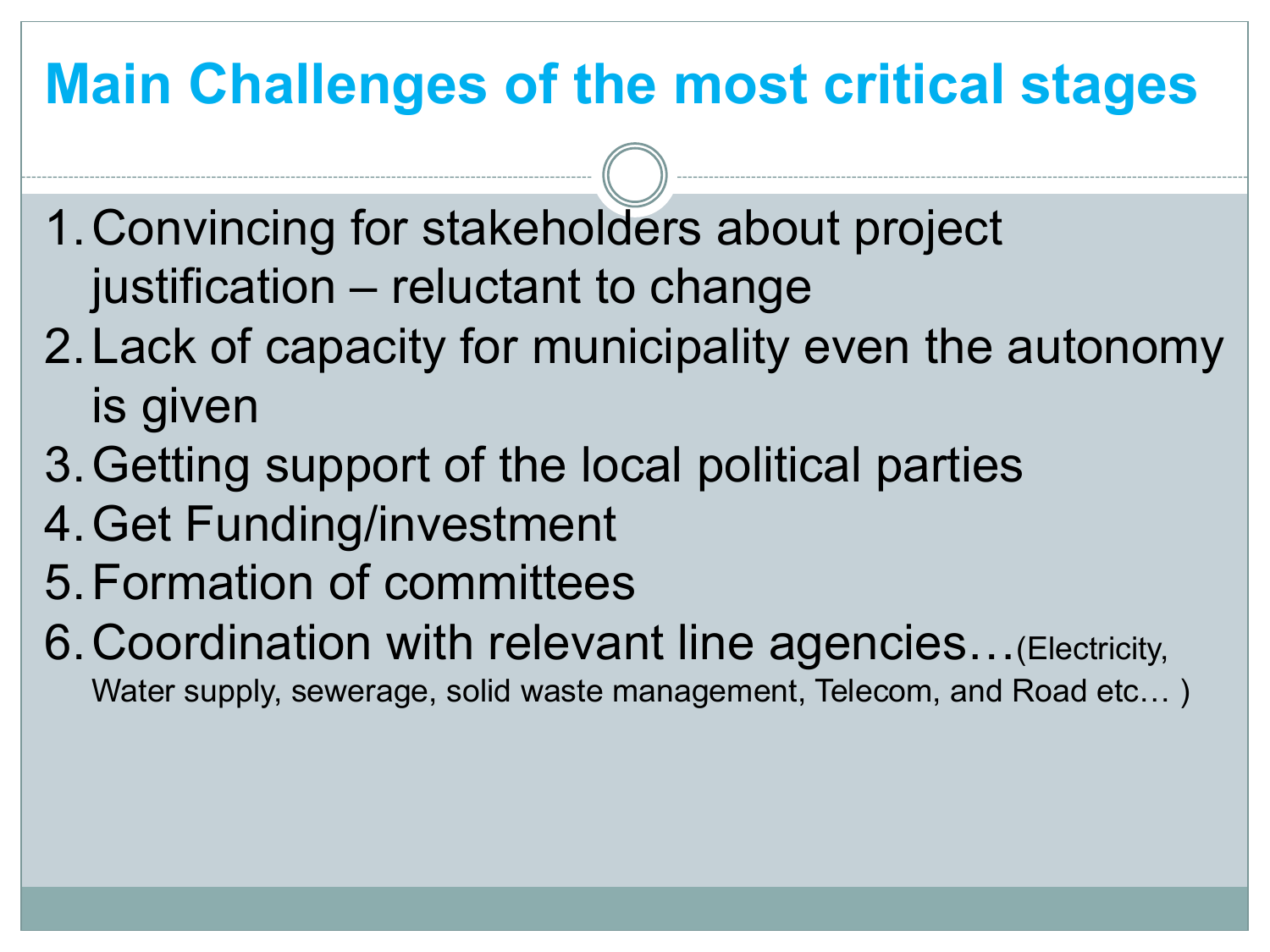### **Tools and policy areas used to face the challenges**

- 1. Consultation and close interaction
- 2. Activation of existing rules & regulation
- 3. Former project experience
- 4. Expert advices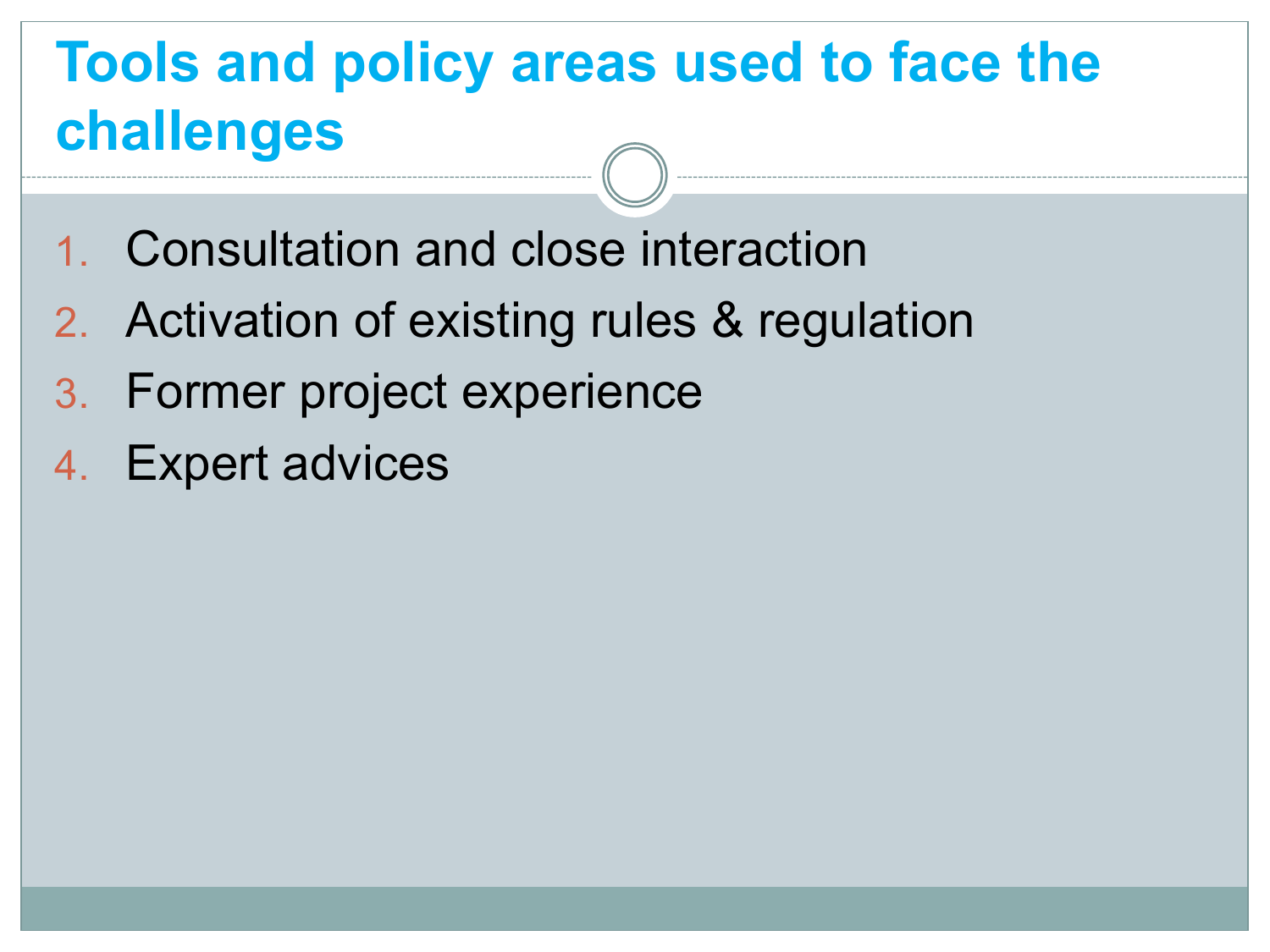### **Resources and Conditions used to find solutions**

- Interest of land owners for the land pooling
- 2. Success of former projects
- 3. Leadership and commitment of the Municipality
- 4. Reputed builders
- 5. Capacity of Professional and Technical human resource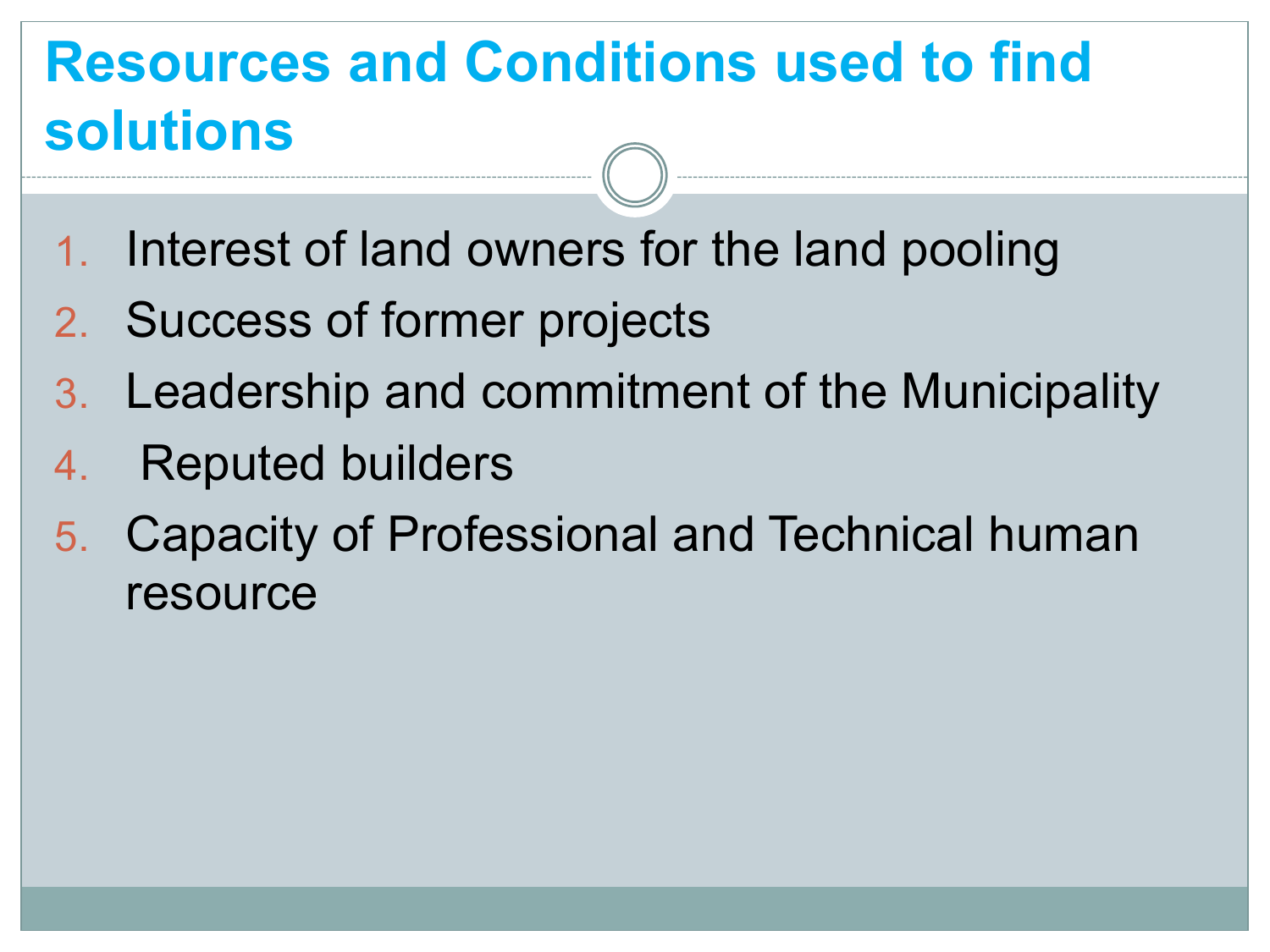#### **Our Team**

- Muneer Shah : Pakisthan
- Sanubabu Pariyar : Nepal
- Kashi Ram Gaire : Nepal
- D Prathapasinghe : Sri Lanka
- Miniwan Ranasinghe: Sri Lanka



- 
- 
-